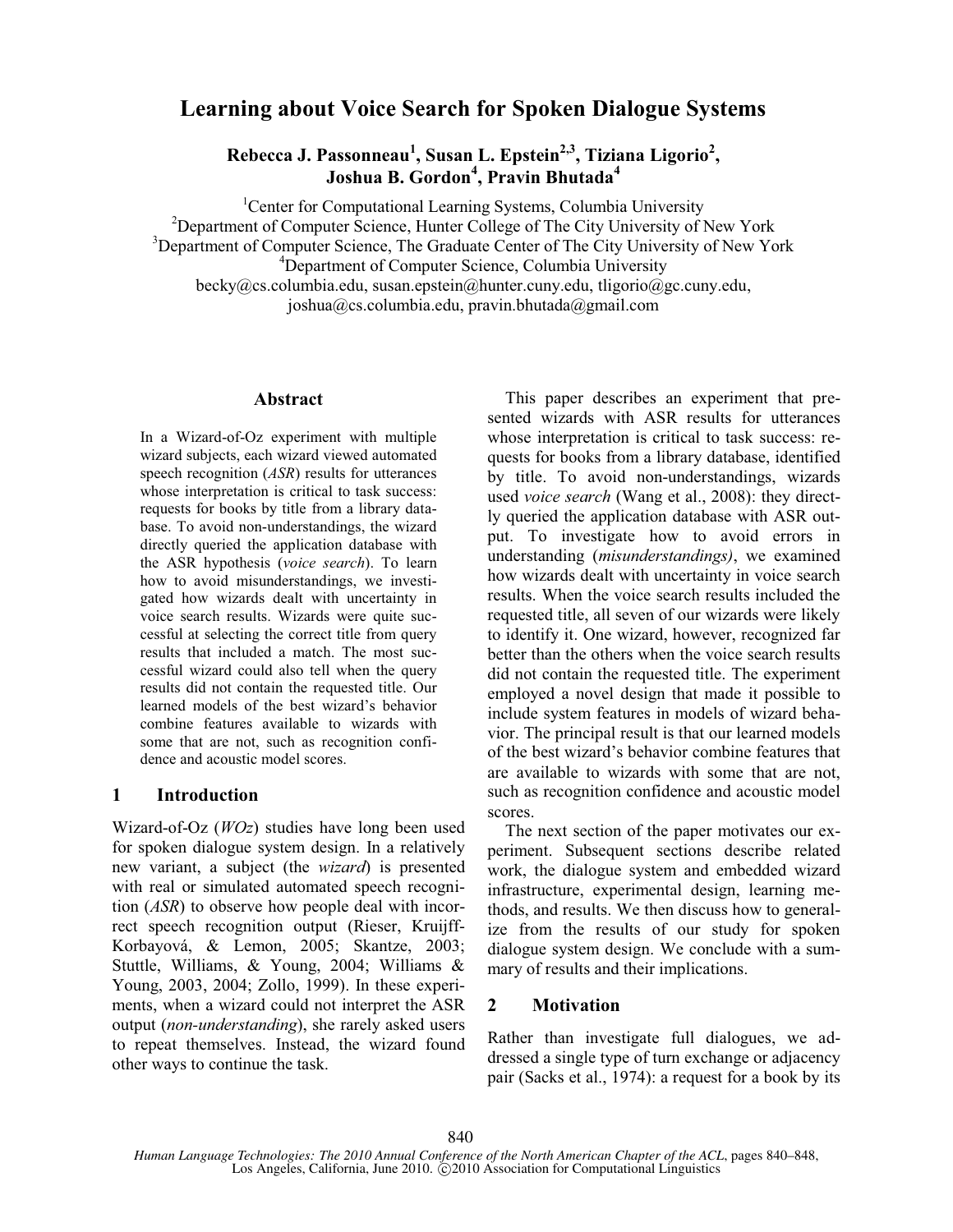title. This allowed us to collect data exclusively about an utterance type critical for task success in our application domain. We hypothesized that lowlevel features from speech recognition, such as acoustic model fit, could independently affect voice search confidence. We therefore applied a novel approach, *embedded WOz*, in which a wizard and the system together interpret noisy ASR.

To address how to avoid misunderstandings, we investigated how wizards dealt with uncertainty in voice search returns. To illustrate what we mean by uncertainty, if we query our book title database with the ASR hypothesis:

ROLL DWELL

our voice search procedure returns, in this order:

```
CROMWELL 
ROBERT LOWELL 
ROAD TO WEALTH
```
The correct title appears last because of the score it is assigned by the string similarity metric we use.

Three factors motivated our use of voice search to interpret book title requests: noisy ASR, unusually long query targets, and high overlap of the vocabulary across different query types (e.g., author and title) as well as with non-query words in caller utterances (e.g., "Could you look up . . .").

First, accurate speech recognition for a realworld telephone application can be difficult to achieve, given unpredictable background noise and transmission quality. For example, the 68% word error rate (*WER*) for the fielded version of Let's Go Public! (Raux et al., 2005) far exceeded its 17% WER under controlled conditions. Our application handles library requests by telephone, and would benefit from robustness to noisy ASR.

Second, the book title field in our database differs from the typical case for spoken dialogue systems that access a relational database. Such systems include travel booking (Levin et al., 2000), bus route information (Raux et al., 2006), restaurant guides (Johnston et al., 2002; Komatani et al., 2005), weather (Zue et al., 2000) and directory services (Georgila et al., 2003). In general for these systems, a few words are sufficient to retrieve the desired attribute value, such as a neighborhood, a street, or a surname. Mean utterance length in a sample of 40,000 Let's Go Public! utterances, for example, is 2.4 words. The average book title length in our database is 5.4 words.

Finally, our dialogue system, *CheckItOut*, allows users to choose whether to request books by title, author, or catalogue number. The database represents 5028 active patrons (with real borrowing histories and preferences but fictitious personal information), 71,166 book titles and 28,031 authors. Though much smaller than a database for a directory service application (Georgila et al., 2003), this is much larger than that of many current research systems. For example, Let's Go Public! accesses a database with 70 bus routes and 1300 place names. Titles and author names contribute 50,394 words to the vocabulary, of which 57.4% occur only in titles, 32.1% only in author names, and 10.5% in both. Many book titles (e.g., *You See I Haven't Forgotten, You Never Know*) have a high potential for confusability with non-title phrases in users' book requests. Given the longer database field and the confusability of the book title language, integrating voice search is likely to have a relatively larger impact in CheckItOut.

We seek to minimize non-understandings and misunderstandings for several reasons. First, user corrections in both situations have been shown to be more poorly recognized than non-correction utterances (Litman et al., 2006). Non-understandings typically result in re-prompting the user for the same information. This often leads to hyperarticulation and concomitant degradation in recognition performance. Second, users seem to prefer systems that minimize non-understandings and misunderstandings, even at the expense of dialogue efficiency. Users of the TOOT train information spoken dialogue system preferred system-initiative to mixed- or user-initiative, and preferred explicit confirmation to implicit or no confirmation (Litman & Pan, 1999). This was true despite the fact that a mixed-initiative, implicit confirmation strategy led to fewer turns for the same task. Most of the more recent work on spoken dialogue systems focuses on mixed-initiative systems in laboratory settings. Still, recent work suggests that while mixed- or user-initiative is rated highly in usability studies, under real usage it "fails to provide [a] robust enough interface" (Turunen et al., 2006). Incorporating accurate voice search into spoken dialogue systems could lead to fewer nonunderstandings and fewer misunderstandings.

## **3 Related Work**

Our approach to noisy ASR contrasts with many other information-seeking and transaction-based dialogue systems. Those systems typically perform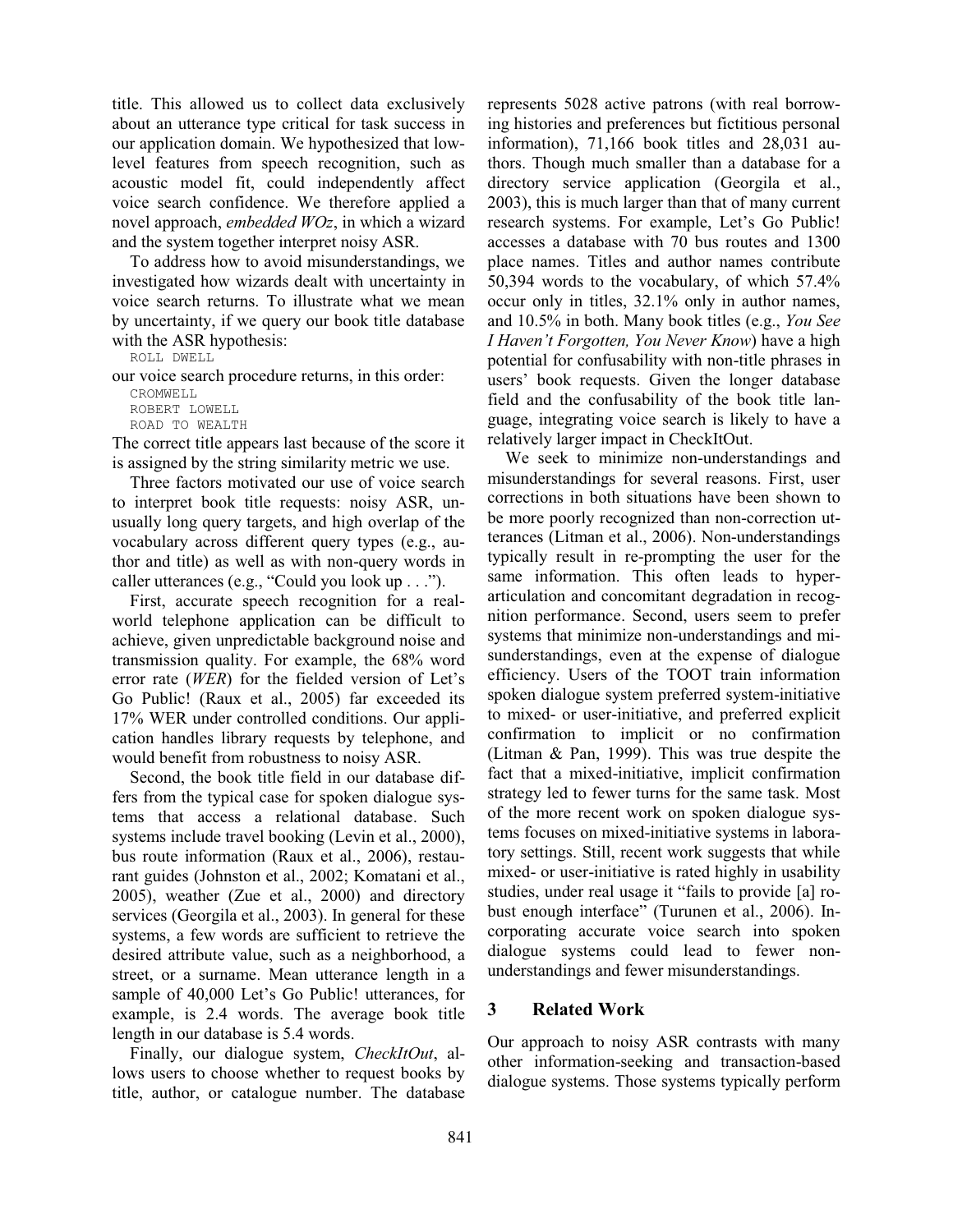natural language understanding on ASR output before database query with techniques that try to improve or expand ASR output. None that we know of use voice search. For one directory service application, users spell the first three letters of surnames, and then ASR results are expanded using frequently confused phones (Georgila et al., 2003). A two-pass recognition architecture added to Let's Go Public! improved concept recognition in postconfirmation user utterances (Stoyanchev & Stent, 2009). In (Komatani et al., 2005), a shallow semantic interpretation phase was followed by decision trees to classify utterances as relevant either to query type or to specific query slots, to narrow the set of possible interpretations. CheckItOut is most similar in spirit to the latter approach, but relies on the database earlier, and only for semantic interpretation, not to also guide the dialogue strategy.

Our approach to noisy ASR is inspired by previous WOz studies with real (Skantze, 2003; Zollo, 1999) or simulated ASR (Kruijff-Korbayová et al., 2005; Rieser et al., 2005; Williams & Young, 2004). Simulation makes it possible to collect dialogues without building a speech recognizer, and to control for WER. In the studies that involved task-oriented dialogues, wizards typically focused more on the task and less on resolving ASR errors (Williams & Young, 2004; Skantze, 2003; Zollo, 1999). In studies more like the information-seeking dialogues addressed here, an entirely different pattern is observed (Kruijff-Korbayová et al., 2005; Rieser et al., 2005).

Zollo collected seven dialogues with different human-wizard pairs to develop an evacuation plan. The overall WER was 30%. Of the 227 cases of incorrect ASR, wizard utterances indicated a failure to understand for only 35% of them. Wizards ignored words not salient in the domain and hypothesized words based on phonetic similarity. In (Skantze, 2003), both users and wizards knew there was no dialogue system; 44 direction-finding dialogues were collected with 16 subjects. Despite a WER of 43%, the wizard operators signaled misunderstanding only 5% of the time, in part because they often ignored ASR errors and continued the dialogue. For the 20% of non-understandings, operators continued a route description, asked a taskrelated question, or requested a clarification.

Williams and Young collected 144 dialogues simulating tourist requests for directions and other negotiations. WER was constrained to be high, medium, or low. Under medium WER, a taskrelated question in response to a non-understanding or misunderstanding led to full understanding more often than explicit repairs. Under high WER, however, the reverse was true. Misunderstandings significantly increased when wizards followed nonunderstandings or misunderstandings with a taskrelated question instead of a repair.

In (Rieser et al., 2005), wizards simulated a multimodal MP3 player application with access to a database of 150K music albums. Responses could be presented verbally or graphically. In the noisy transcription condition, wizards made clarification requests about twice as often as that found in similar human-human dialogue.

In a system like CheckItOut, user utterances that request database information must be understood. We seek an approach that would reduce the rate of misunderstandings observed for high WER in (Williams & Young, 2004) and the rate of clarification requests observed in (Rieser et al., 2005).

#### **4 CheckItOut and Embedded Wizards**

CheckItOut is modeled on library transactions at the Andrew Heiskell Braille and Talking Book Library, a branch of the New York Public Library and part of the National Library of Congress. Borrowing requests are handled by telephone. Books, mainly in a proprietary audio format, travel by mail. In a dialogue with CheckItOut, a user identifies herself, requests books, and is told which are available for immediate shipment or will go on reserve. The user can request a book by catalogue number, title, or author.

CheckItOut builds on the Olympus/RavenClaw framework (Bohus & Rudnicky, 2009) that has been the basis for about a dozen dialogue systems in different domains, including Let's Go Public! (Raux et al., 2005). Speech recognition relies on PocketSphinx. Phoenix, a robust context-free grammar (*CFG*) semantic parser, handles natural language understanding (Ward & Issar, 1994). The Apollo interaction manager (Raux & Eskenazi, 2007) detects utterance boundaries using information from speech recognition, semantic parsing, and Helios, an utterance-level confidence annotator (Bohus & Rudnicky, 2002). The dialogue manager is implemented in RavenClaw.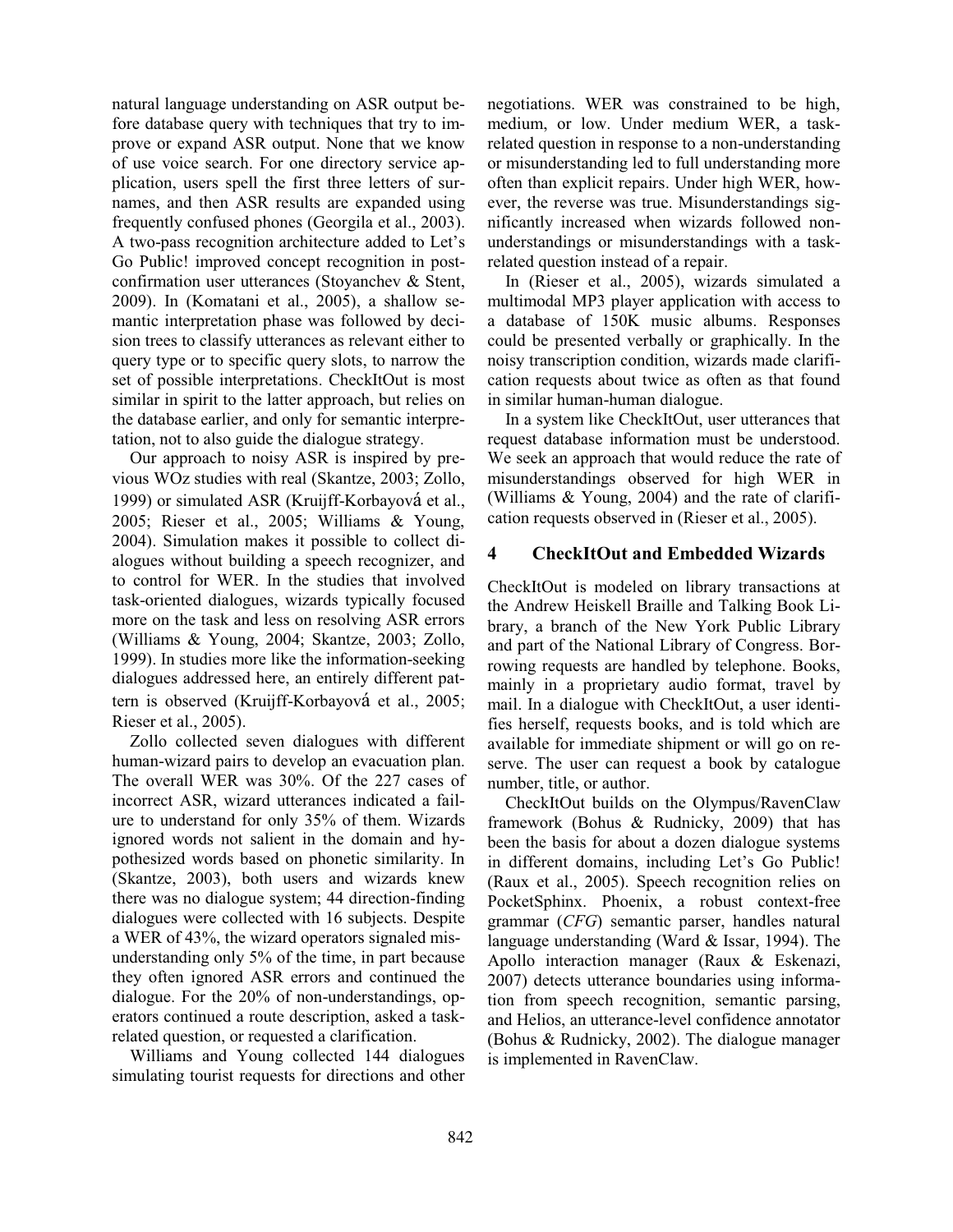To design CheckItOut's dialogue manager, we recorded 175 calls (4.5 hours) from patrons to librarians. We identified 82 book request calls, transcribed them, aligned the utterances with the speech signal, and annotated the transcripts for dialogue acts. Because active patrons receive monthly newsletters listing new titles in the desired formats, patrons request specific items with advance knowledge of the author, title, or catalogue number. Most book title requests accurately reproduce the exact title, the title less an initial determiner ("the," "a"), or a subtitle.

We exploited the Galaxy message passing architecture of Olympus/RavenClaw to insert a wizard server into CheckItOut. The hub passes messages between the system and a wizard's graphical user interface *(GUI)*, allowing us to collect runtime information that can be included in models of wizards' actions.

For speech recognition, CheckItOut relies on PocketSphinx 0.5, a Hidden Markov Model-based recognizer. Speech recognition for this experiment, relied on the freely available Wall Street Journal "read speech" acoustic models. We did not adapt the models to our population or to spontaneous speech, thus insuring that wizards would receive relatively noisy recognition output.

We built trigram language models from the book titles using the CMU Statistical Language Modeling Toolkit. Pilot tests with one male and one female native speaker indicated that a language model based on 7500 titles would yield WER in the desired range. (Average WER for the book title requests in our experiment was 71%.) To model one aspect of the real world useful for an actual system, titles with below average circulation were eliminated. An offline pilot study had demonstrated that one-word titles were easy for wizards, so we eliminated those as well. A random sample of 7,500 was chosen from the remaining 19,708 titles to build the trigram language model.

We used Ratcliff/Obersherhelp (*R/O*) to measure the similarity of an ASR string to book titles in the database (Ratcliff & Metzener, 1988). R/O calculates the ratio *r* of the number of matching characters to the total length of both strings, but requires  $O(r^2)$  time on average and  $O(r^3)$  time in the worst case. We therefore computed an upper bound on the similarity of a title/ASR pair prior to full R/O to speed processing.

#### **5 Experimental Design**

In this experiment, a user and a wizard sat in separate rooms where they could not overhear one another. Each had a headset with microphone and a GUI. Audio input on the wizard's headset was disabled. When the user requested a title, the ASR hypothesis for the title appeared on the wizard's GUI. The wizard then selected the ASR hypothesis to execute a voice search against the database.

Given the ASR and the query return, the wizard's task was to guess which candidate in the query return, if any, matched the ASR hypothesis. Voice search accessed the full backend of 71,166 titles. The custom query designed for the experiment produced four types of return, in real time, based on R/O scores:

- *Singleton*: a single best candidate  $(R/O \ge 0.85)$
- · *AmbiguousList*: two to five moderately good candidates  $(0.85 > R/O \ge 0.55)$
- · *NoisyList*: six to ten poor but non-random candidates  $(0.55 > R/O \ge 0.40)$
- *Empty*: No candidate titles (max  $R/O < 0.40$ )

In pilot tests, 5%-10% of returns were empty versus none in the experiment. The distribution of other returns was: 46.7% Singleton, 50.5% AmbiguousList, and 2.8% NoisyList.

Seven undergraduate computer science majors at Hunter College participated. Two were nonnative speakers of English (one Spanish, one Romanian). Each of the possible 21 pairs of students met for five trials. During each trial, one student served as wizard and the other as user for a *session* of 20 title cycles. They immediately reversed roles for a second session, as discussed further below. The experiment yielded 4172 title cycles rather than the full 4200, because users were permitted to end sessions early. All titles were selected from the 7500 used to construct the language model.

Each user received a printed list of 20 titles and a brief synopsis of each book. The acoustic quality of titles read individually from a list is unlikely to approximate that of a patron asking for a specific title. Therefore, immediately before each session, the user was asked to read a synopsis of each book, and to reorder the titles to reflect some logical grouping, such as genre or topic. Users requested titles in this new order that they had created.

Participants were encouraged to maximize a session score, with a reward for the experiment winner. Scoring was designed to foster cooperative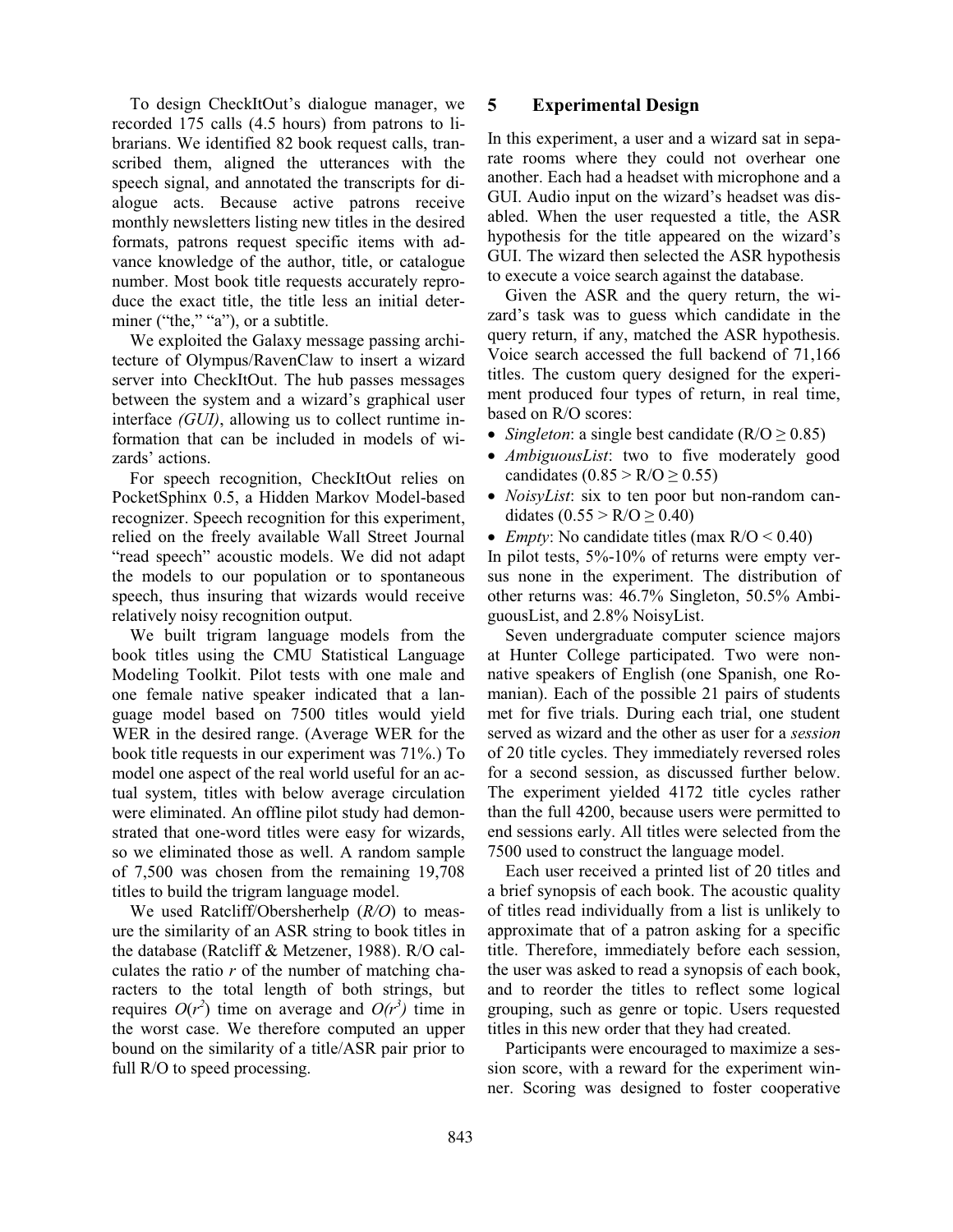strategies. The wizard scored +1 for a correctly identified title, +0.5 for a thoughtful question, and -1 for an incorrect title. The user scored +0.5 for a successfully recognized title. User and wizard traded roles for the second session, to discourage participants from sabotaging the others' scores.

The wizard's GUI presented a real-time live feed of ASR hypotheses, weighted by grayscale to reflect acoustic confidence. Words in each candidate title that matched a word in the ASR appeared darker: dark black for Singleton or AmbiguousList, and medium black for NoisyList. All other words were in grayscale in proportion to the degree of character overlap. The wizard queried the database with a recognition hypothesis for one utterance at a time, but could concatenate successive utterances, possibly with some limited editing.

After a query, the wizard's GUI displayed candidate matches in descending order of R/O score. The wizard had four options: make a *firm choice* of a candidate, make a *tentative choice*, ask a *question*, or *give up* to end the title cycle. Questions were recorded. The wizard's GUI showed the success or failure of each title cycle before the next one began. The user's GUI posted the 20 titles to be read during the session. On the GUI, the user rated the wizard's title choices as correct or incorrect. Titles were highlighted green if the user judged a wizard's offered title correct, red if incorrect, yellow if in progress, and not highlighted if still pending. The user also rated the wizard's questions. Average elapsed time for each 20-title session was 15.5 minutes.

A questionnaire similar to the type used in PARADISE evaluations (Walker et al., 1998) was administered to wizards and users for each pair of sessions. On a 5-point Likert scale, the average response to the question "I found the system easy to use this time" was  $4 \text{ (sd=0; 4=Agree)}$ , indicating that participants were comfortable with the task. All other questions received an average score of Neutral (3) or Disagree (2). For example, participants were neutral (3) regarding confidence in guessing the correct title, and disagreed (2) that they became more confident as time went on.

## **6 Learning Method and Goals**

To model wizard actions, we assembled 60 features that would be available at run time. Part of our task was to detect their relative independence,

meaningfulness, and predictive ability. Features described the wizard's GUI, the current title session, similarity between ASR and candidates, ASR relevance to the database, and recognition and confidence measures. Because the number of voice search returns varied from one title to the next, features pertaining to candidates were averaged.

We used three machine-learning techniques to predict wizards' actions: decision trees, linear regression, and logistic regression. All models were produced with the Weka data mining package, using 10-fold cross-validation (Witten & Frank, 2005). A decision tree is a predictive model that maps feature values to a target value. One applies a decision tree by tracing a path from the *root* (the top node) to a leaf, which provides the target value. Here the leaves are the wizard actions: firm choice, tentative choice, question, or give up. The algorithm used is a version of C4.5 (Quinlan, 1993), where gain ratio is the splitting criterion.

To confirm the learnability and quality of the decision tree models, we also trained logistic regression and linear regression models on the same data, normalized in [0, 1]. The logistic regression model predicts the probability of wizards' actions by fitting the data to a logistic curve. It generalizes the linear model to the prediction of categorical data; here, categories correspond to wizards' actions. The linear regression models represent wizards' actions numerically, in decreasing value: firm choice, tentative choice, question, give up.

Although analysis of individual wizards has not been systematic in other work, we consider the variation in human performance significant. Because we seek excellent, not average, teachers for CheckItOut, our focus is on understanding good wizardry. Therefore, we learned two kinds of models with each of the three methods: the *overall model* using data from all of our wizards, and individual *wizard models*.

Preliminary cross-correlation confirmed that many of the 60 features were heavily interdependent. Through an initial manual curation phase, we isolated groups of features with  $R^2 > 0.5$ . When these groups referenced semantically similar features, we selected a single representative from the group and retained only that one. For example, the features that described similarity between hypotheses and candidates were highly correlated, so we chose the most comprehensive one: the number of exact word matches. We also grouped together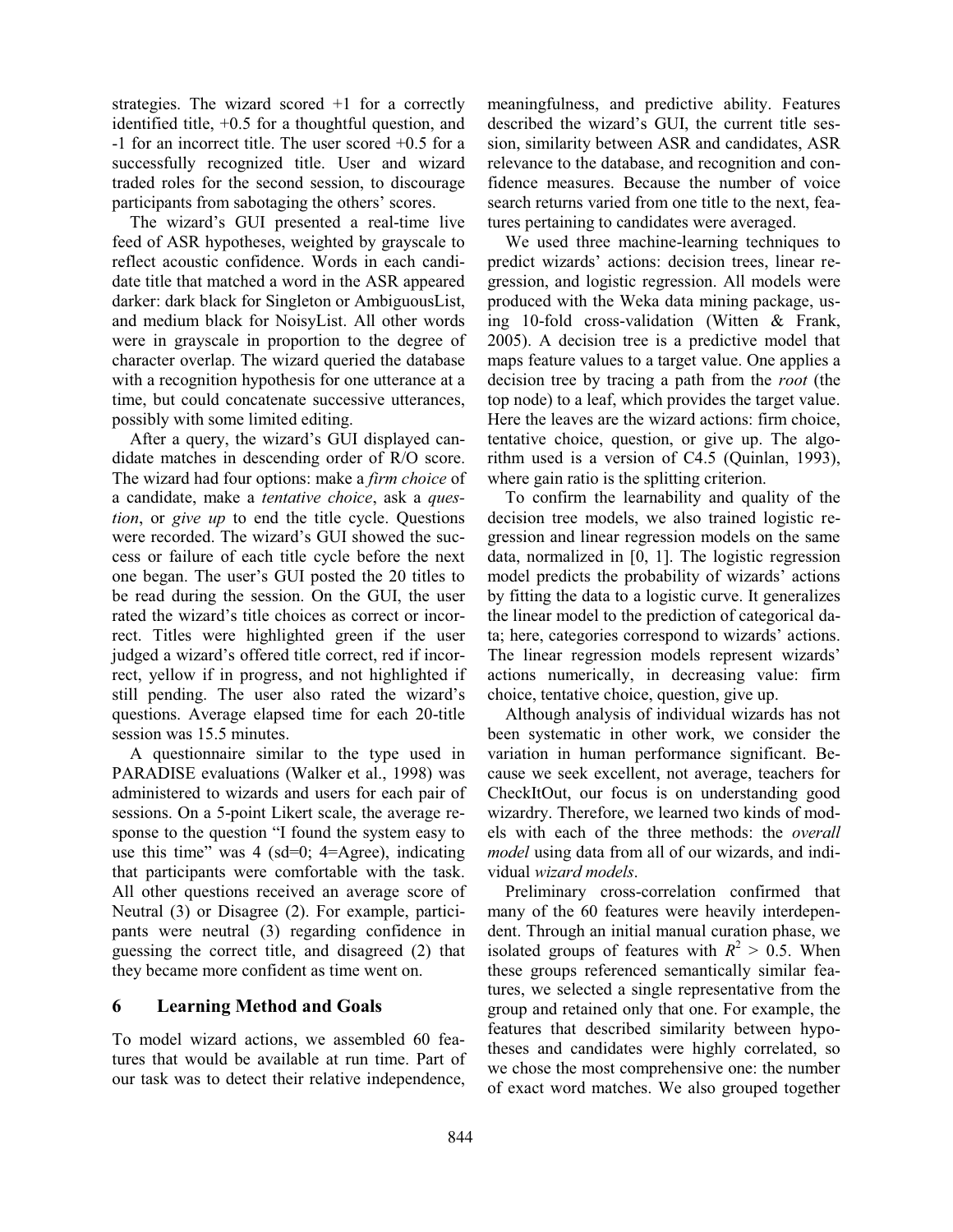| Participant    | Cycles | <b>Session Score</b> | Accuracy | Offered Return 1 | Correct Non-Offers |
|----------------|--------|----------------------|----------|------------------|--------------------|
| W4             | 600    | 0.7585               | 0.8550   | 0.70             | 0.64               |
| W <sub>5</sub> | 600    | 0.7584               | 0.8133   | 0.76             | 0.43               |
| W7             | 599    | 0.6971               | 0.7346   | 0.76             | 0.14               |
| W1             | 593    | 0.6936               | 0.7319   | 0.79             | 0.16               |
| W <sub>2</sub> | 599    | 0.6703               | 0.7212   | 0.74             | 0.10               |
| W3             | 581    | 0.6648               | 0.6954   | 0.81             | 0.20               |
| W6             | 600    | 0.6103               | 0.6950   | 0.86             | 0.03               |

**Table 1.** Raw session score, accuracy, proportion of offered titles that were listed first in the query return, and frequency of correct non-offers for seven participants.

and represented by a single feature: three features that described the gaps between exact word matches, three that described the data presented to the wizard, nine that described various system confidence scores, and three that described the user's speaking rate. This left 28 features.

Next we ran CfsSubsetEval, a supervised attribute selection algorithm for each model (Witten & Frank, 2005). This greedy, hill-climbing algorithm with backtracking evaluates a subset of attributes by the predictive ability of each feature and the degree of redundancy among them. This process further reduced the 28 features to 8-12 features per model. Finally, to reduce overfitting for decision trees, we used pruning and subtree rising. For linear regression we used the M5 method, repeatedly removing the attribute with the smallest standardized coefficient until there was no further improvement in the error estimate given by the Akaike information criterion.

#### **7 Results**

Table 1 shows the number of title cycles per wizard, the raw session score according to the formula given to the wizards, and accuracy. *Accuracy* is the proportion of title cycles where the wizard found the correct title, or correctly guessed that the correct title was not present (asked a question or gave up). Note that score and accuracy are highly correlated  $(R=0.91, p=0.0041)$ , indicating that the instructions to participants elicited behavior consistent with what we wanted to measure.

Wizards clearly differed in performance, largely due to their response when the candidate list did not include the correct title. Analysis of variance with wizard as predictor and accuracy as the dependent variable is highly significant (p=0.0006); significance is somewhat greater  $(p=0.0001)$  where session score is the dependent variable. Table 2 shows the distribution of correct actions: to offer a candidate at a given position in the query return (Returns 1 through 9), or to ask a question or give up. As reflected in Table 2, a baseline accuracy of about 65% could be achieved by offering the first return. The fifth column of Table 1 shows how often wizards did that (Offered Return 1), and clearly illustrates that those who did so most often (W3 and W6) had accuracy results closest to the baseline. The wizard who did so least often (W4) had the highest accuracy, primarily because she more often correctly offered no title, as shown in the last column of Table 1. We conclude that a spoken dialogue system would do well to emulate W4.

Overall, our results in modeling wizards' actions were uniform across the three learning methods, gauged by accuracy and F measure. For the combined wizard data, logistic regression had an accuracy of 75.2%, and F measures of 0.83 for firm choices and 0.72 for tentative choices; the decision tree accuracy was 82.2%, and the F measures for firm versus tentative choices were respectively 0.82 and 0.71. The decision tree had a root mean squared error of 0.306, linear regression 0.483. Table 3 shows the accuracy and F measures on firm choices for the decision trees by individual wizard, along with the numbers of attributes and nodes per

Table 2. Distribution of correct actions

| Correct Action     | N    | $\frac{0}{0}$ |
|--------------------|------|---------------|
| Return 1           | 2722 | 65.2445       |
| Return 2           | 126  | 3.0201        |
| Return 3           | 56   | 1.3423        |
| Return 4           | 46   | 1.1026        |
| Return 5           | 26   | 0.6232        |
| Return 7           | 7    | 0.1678        |
| Return 8           |      | 0.0002        |
| Return 9           | 2    | 0.0005        |
| Question or Giveup | 1186 | 28.4276       |
| Total              | 4172 | 1.0000        |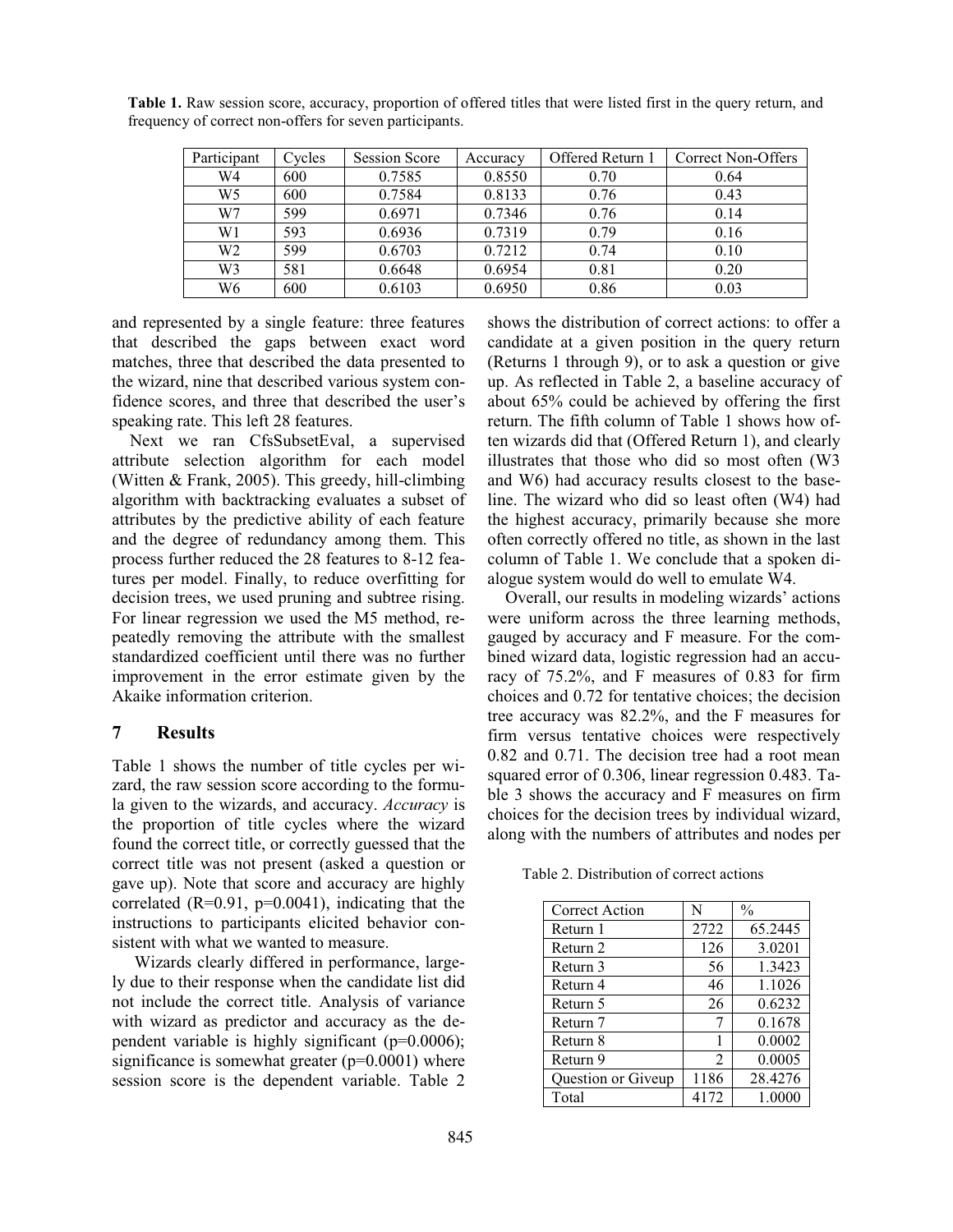| Tree           |   | Rank Nodes | Attributes | Accuracy | F firm |
|----------------|---|------------|------------|----------|--------|
| W4             |   | 55         | 12         | 75.67    | 0.85   |
| W <sub>5</sub> | 2 | 21         | 10         | 76.17    | 0.85   |
| W1             | 3 |            |            | 80.44    | 0.87   |
| W7             |   | 45         | 11         | 73.62    | 0.83   |
| W <sub>3</sub> |   | 33         | 10         | 77.42    | 0.84   |
| W <sub>2</sub> |   | 35         | 10         | 78.49    | 0.85   |
| W6             |   | 23         | 10         | 85.19    | 0.80   |

Table 3. Learning results for wizards

tree. Although relatively few attributes appeared in any one tree, most attributes appeared in multiple nodes. W1 was the exception, with a very small pruned tree of 7 nodes.

Accuracy of the decision trees does not correlate with wizard rank. In general, the decision trees could consistently predict a confident choice (0.80  $\leq$  F  $\leq$  0.87), but were less consistent on a tentative choice (0.60  $\leq$  F  $\leq$  0.89), and could predict a question only for W4, the wizard with the highest accuracy and greatest success at detecting when the correct title was not in the candidates.

What wizards saw on the GUI, their recent success, and recognizer confidence scores were key attributes in the decision trees. The five features that appeared most often in the root and top-level nodes of all tree models reported in Table 3 were:

- · *DisplayType* of the return (Singleton, Ambiguous List, NoisyList)
- · *RecentSuccess,* how often the wizard chose the correct title within the last three title cycles
- · *ContiguousWordMatch,* the maximum number of contiguous exact word matches between a candidate and the ASR hypothesis (averaged across candidates)
- · *NumberOfCandidates*, how many titles were returned by the voice search
- · *Confidence,* the Helios confidence score

*DisplayType, NumberOfCandidates* and *ContiguousWordMatch* pertain to what the wizard could see on her GUI. (Recall that *DisplayType* is distinguished by font darkness, as well as by number of candidates.) The impact of *RecentSuccess* might result not just from the wizard's confidence in her current strategy, but also from consistency in the user's speech characteristics. The Helios confidence annotation uses a learned model based on features from the recognizer, the parser, and the dialogue state. Here confidence primarily reflects

recognition confidence; due to the simplicity of our grammar, parse results only indicate whether there is a parse. In addition to these five features, every tree relied on at least one measure of similarity between the hypothesis and the candidates.

W4 achieved superior accuracy: she knew when to offer a title and when not to. In the learned tree for W4, if the *DisplayType* was *NoisyList*, W4 asked a question; if *DisplayType* was *Ambiguous-List,* the features used to predict W4's action included the five listed above, along with the acoustic model score, word length of the ASR, number of times the wizard had asked the user to repeat, and the maximum size of the gap between words in the candidates that matched the ASR hypothesis.

To focus on W4's questioning behavior, we trained an additional decision tree to learn how W4 chose between two actions: offering a title versus asking a question. This 37-node, 8-attribute tree was based on 600 data points, with F=0.91 for making an offer and F=0.68 for asking a question. The tree is distinctive in that it splits at the root on the number of frames in the ASR. If the ASR is short (as measured both by the number of recognition frames and the words), W4 asks a question when *DisplayType* = *AmbiguousList* or *Nois*y*List,* either *RecentSuccess* ≤ 1 or *ContiguousWord-* $Match = 0$ , and the acoustic model score is low. Note that shorter titles are more confusable. If the ASR is long, W4 asks a question when *Conti-* $\alpha$ *guousWordMatch*  $\leq$  1, *RecentSuccess*  $\leq$  2, and either *CandidateDisplay* = *NoisyList*, or *Confidence* is low, and there is a choice of titles.

#### **8 Discussion**

Our experiment addressed whether voice search can compensate for incorrect ASR hypotheses and permit identification of a user's desired book, given a request by title. The results show that with high WER, a baseline dialogue strategy that always offers the highest-ranked database return can nevertheless achieve moderate accuracy. This is true even with the relatively simplistic measure of similarity between the ASR hypothesis and candidate titles used here. As a result, we have integrated voice search into CheckItOut, along with a linguistically motivated grammar for book titles. Our current Phoenix grammar relies on CFG rules automatically generated from dependency parses of the book titles, using the MICA parser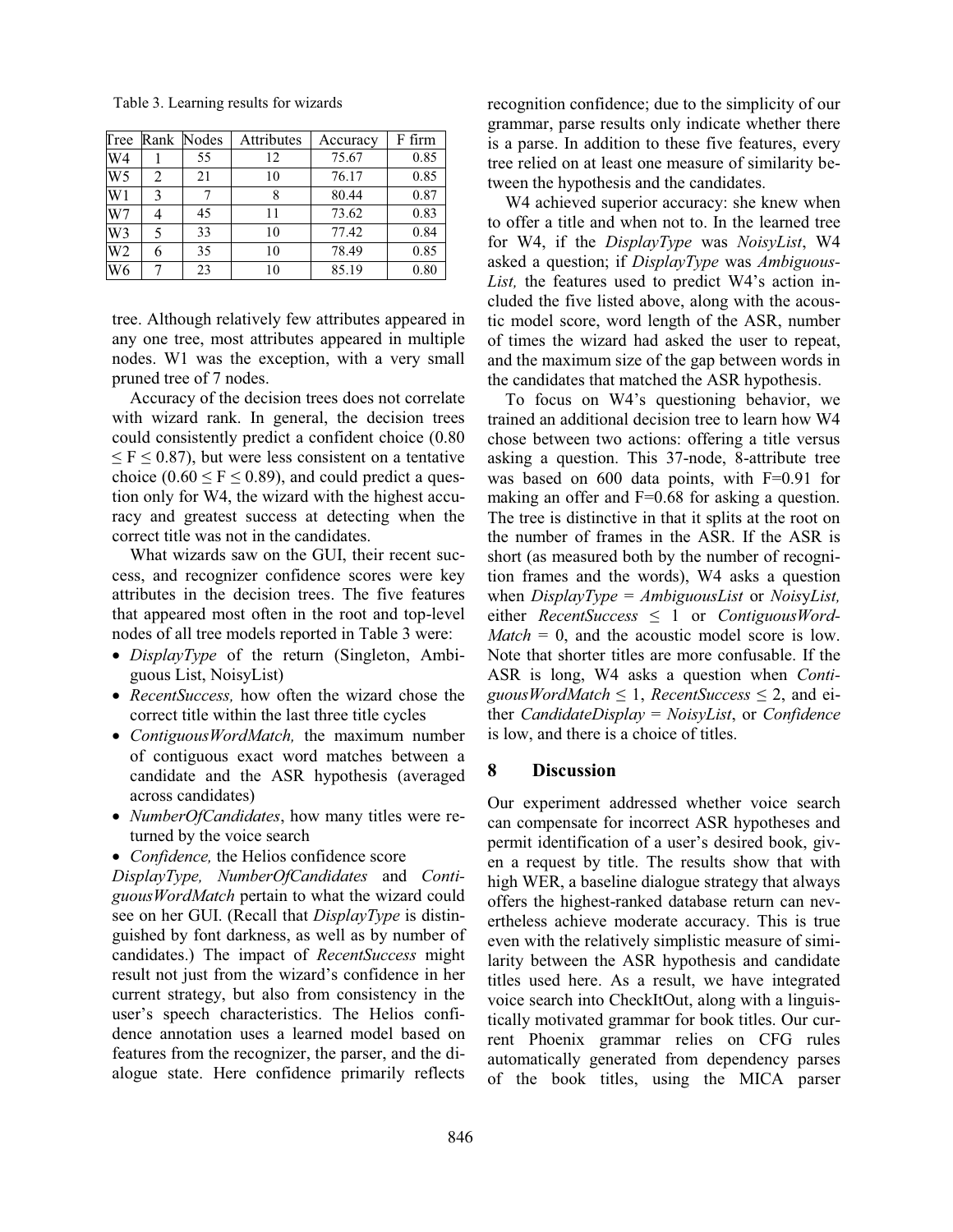(Bangalore et al., 2009). As described in (Gordon & Passonneau, 2010), a book title parse can contain multiple title slots that consume discontinuous sequences of words from the ASR hypothesis, thus accommodating noisy ASR. For the voice search phase, we now concatenate the words consumed by a sequence of title slots. We are also experimenting with a statistical machine learning approach that will replace or complement the semantic parsing.

Computers clearly do some tasks faster and more accurately than people, including database search. To benefit from such strengths, a dialogue system should also accommodate human preferences in dialogue strategy. Previous work has shown that user satisfaction depends in part on task success, but also on minimizing behaviors that can increase task success but require the user to correct the system (Litman et al., 2006).

The decision tree that models W4 has lower accuracy than other models' (see Table 3), in part because her decisions had finer granularity. A spoken dialogue system could potentially do as well as or better than the best human at detecting when the title is not present, given the proper training data. To support this, a dataset could be created that was biased toward a larger proportion of cases where not offering a candidate is the correct action.

# **9 Conclusion and Current Work**

This paper presents a novel methodology that embeds wizards in a spoken dialogue system, and collects data for a single turn exchange. Our results illustrate the merits of ranking wizards, and learning from the best. Our wizards were uniformly good at choosing the correct title when it was present, but most were overly eager to identify a title when it was not among the candidates. In this respect, the best wizard (W4) achieved the highest accuracy because she demonstrated a much greater ability to know when *not* to offer a title. We have shown that it is feasible to replicate this ability in a model learned from features that include the presentation of the search results (length of the candidate list, amount of word overlap of candidates with the ASR hypothesis), recent success at selecting the correct candidate, and measures pertaining to recognition results (confidence, acoustic model score, speaker rate). If replicated in a spoken dialogue system, such a model could support integration of voice search in a way that avoids misunderstandings. We conclude that learning from embedded wizards can exploit a wider range of relevant features, that dialogue managers can profit from access to more fine-grained representations of user utterances, and that machine learners should be selective about which people to model.

That wizard actions can be modeled using system features bodes well for future work. Our next experiment will collect full dialogues with embedded wizards whose actions will again be restricted through an interface. This time, NLU will integrate voice search with the linguistically motivated CFG rules for book titles described earlier, and a larger language model and grammar for database entities. We will select wizards who perform well during pilot tests. Again, the goal will be to model the most successful wizards, based upon data from recognition results, NLU, and voice search results.

## **Acknowledgements**

This research was supported by the National Science Foundation under IIS-0745369, IIS-084966, and IIS-0744904. We thank the anonymous reviewers, the Heiskell Library, our CMU collaborators, our statistical wizard Liana Epstein, and our enthusiastic undergraduate research assistants.

#### **References**

- Bangalore, Srinivas; Bouillier, Pierre; Nasr, Alexis; Rambow, Owen; Sagot, Benoit (2009). *MICA: a probabilistic dependency parser based on tree insertion grammars. Application Note.* Human Language Technology and North American Chapter of the Association for Computational Linguistics, pp. 185-188.
- Bohus, D.; Rudnicky, A.I. (2009). The RavenClaw dialog management framework: Architecture and systems. *Computer Speech and Language, 23*(3), 332-361.
- Bohus, Daniel; Rudnicky, Alex (2002). *Integrating multiple knowledge sources for utterance-level confidence annotation in the CMU Communicator spoken dialog system* (Technical Report No. CS-190): Carnegie Mellon University.
- Georgila, Kallirroi; Sgarbas, Kyrakos; Tsopanoglou, Anastasios; Fakotakis, Nikos; Kokkinakis, George (2003). A speech-based human-computer interaction system for automating directory assistance services. *International Journal of Speech Technology, Special Issue on Speech and Human-Computer Interaction, 6*(2), 145-59.